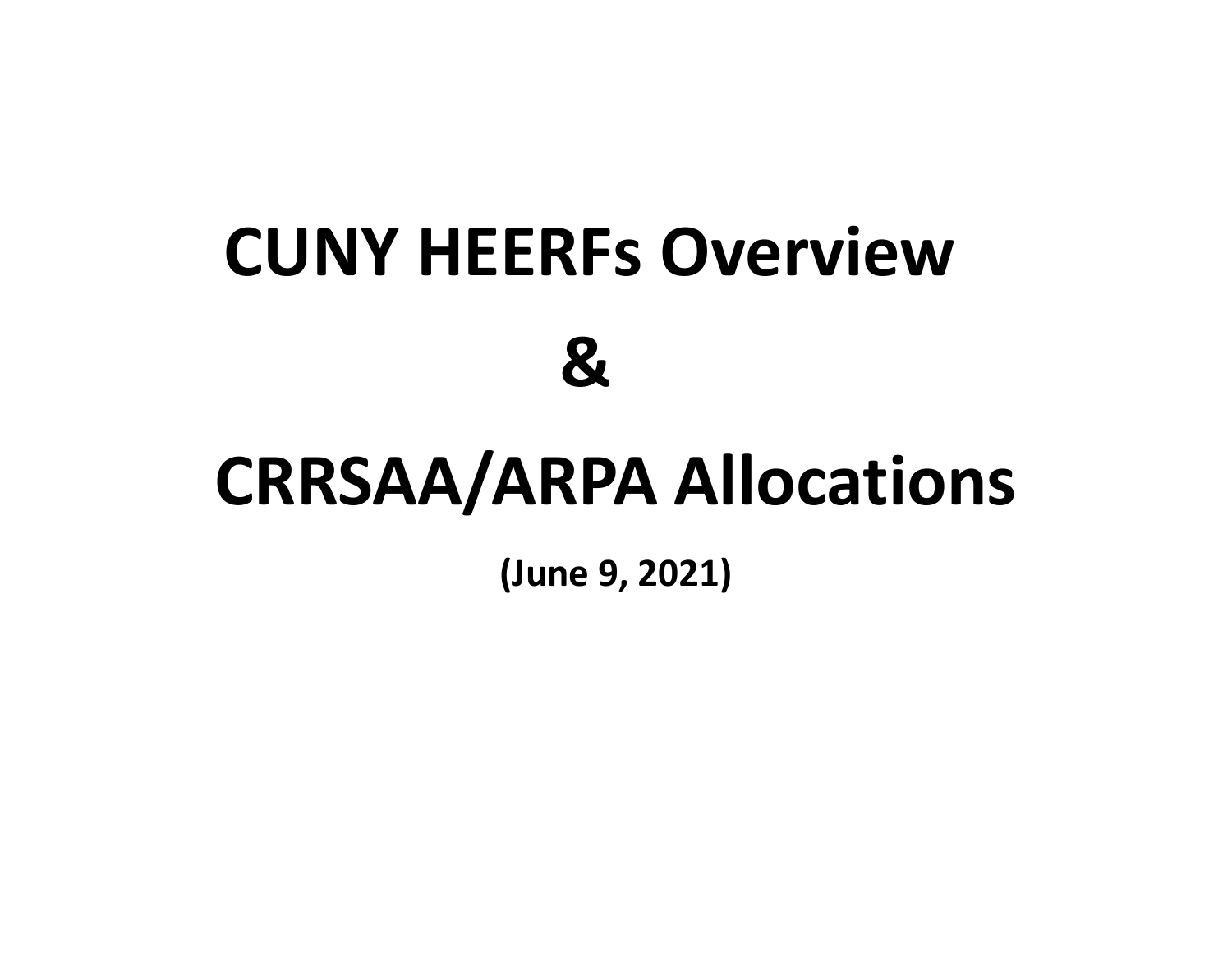| <b>Name</b>                    | <b>Coronavirus Aid, Relief, and Economic</b>  | <b>Coronavirus Response and Relief</b>               | <b>American Rescue Plan Act (ARPA or</b> |  |  |
|--------------------------------|-----------------------------------------------|------------------------------------------------------|------------------------------------------|--|--|
|                                | <b>Security Act (CARES or HEERF I)</b>        | <b>Supplemental Appropriations Act</b>               | <b>HEERF III)</b>                        |  |  |
|                                |                                               | (CRRSSA or HEERF II)                                 |                                          |  |  |
| <b>Date Signed into Law</b>    | March 27, 2020                                | December 27, 2021                                    | March 11, 2021                           |  |  |
| <b>When Expire?</b>            | Initially May 2021, but received a 12         | March 2022 (but timer will reset to                  | Estimated June 2022 (but can request     |  |  |
|                                | month extension to May 2022                   | the ARPA deadline once those funds<br>are obligated) | 12 month extension)                      |  |  |
| <b>Period Covered</b>          | March 13, 2020 to expiry of funds             | March 13, 2020 to expiry of funds                    | March 13, 2020 to expiry of funds        |  |  |
| <b>Student Portion (\$)</b>    | \$118.5 million                               | \$118.5 million                                      | \$401 million                            |  |  |
| <b>Institutional Portion</b>   | \$118.5 million                               | \$336.8 million                                      | \$399 million                            |  |  |
| (5)                            |                                               |                                                      |                                          |  |  |
| <b>MSI (\$)</b>                | \$14.2 million                                | \$23.7 million                                       | <b>TBD</b>                               |  |  |
| <b>Student Portion -</b>       | Students were required to be title IV         | Student no longer required to be                     | All students now quality for emergency   |  |  |
| <b>Primary</b>                 | eligible, could not have been fully online    | Title IV eligible; funds now prioritized             | grants if they attended college at any   |  |  |
| <b>Criteria/Significant</b>    | prior to the pandemic and grants had to       | on Exceptional Need of students.                     | time from March 13, 2020 to date. This   |  |  |
| <b>Change</b>                  | go directly to the students.                  |                                                      | include both undocumented and            |  |  |
|                                |                                               | Students that were fully online prior                | international students.                  |  |  |
|                                |                                               | to the pandemic now eligible.                        |                                          |  |  |
|                                |                                               |                                                      | Additional guidance provided around      |  |  |
|                                |                                               | Grants could be applied toward                       | what Exceptional Need is, what needs     |  |  |
|                                |                                               | tuition if the student provided                      | to be documented and what pre-           |  |  |
|                                |                                               | 'affirmative consent'.                               | conditions are not allowable.            |  |  |
| <b>Institutional Portion -</b> | Funds can be used for costs associated        | Allows all costs and reimbursements                  | Allows all costs and reimbursements      |  |  |
| <b>Allowable</b>               | with the significant changes to the           | from the CARES.                                      | outlined in CARES and CRRSAA.            |  |  |
| <b>Uses/Significant</b>        | delivery of instruction, including            |                                                      |                                          |  |  |
| <b>Changes</b>                 | interruptions in instruction, due to the      | Allows the University to claim lost                  | Also allows colleges to discharge        |  |  |
|                                | coronavirus. Allowable examples of            | revenue back to March 13, 2020.                      | student debt.                            |  |  |
|                                | costs include; providing additional           |                                                      |                                          |  |  |
|                                | emergency financial aid grants,               | Also specifically allows colleges to                 | Specifically highlights the use of funds |  |  |
|                                | reimbursing for the colleges for refunds,     | charge indirect cost recoveries and                  | for minor repairs such as HVAC.          |  |  |
|                                | technology costs (additional hardware,        | administrative costs that can be                     |                                          |  |  |
|                                | software, WIFI, etc.), campus safety and      | directly connected to the pandemic.                  |                                          |  |  |
|                                | operations (incl. costs to disinfect and      |                                                      |                                          |  |  |
|                                | facilitate socially distancing), and training |                                                      |                                          |  |  |
|                                | in online instruction.                        |                                                      |                                          |  |  |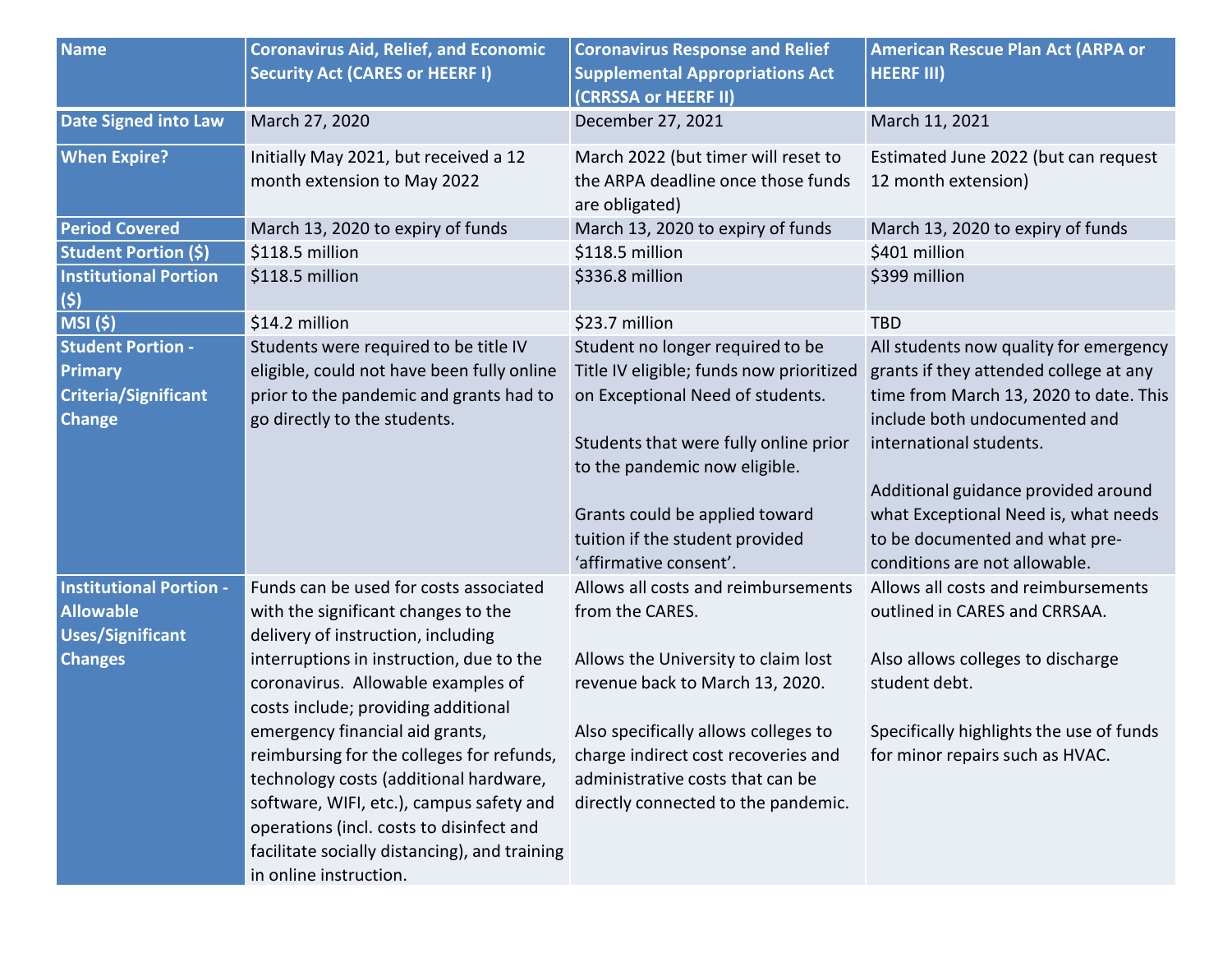## **CRRSAA and ARPA Allocations**

On June 7, 2021, the Board of Trustees Committee on Fiscal Affairs, approved the University's FY 2022 budget; which allocates \$760M in CRRSAA & ARPA funds. Additional approvals are required prior to spending.

Similar to CARES, the priority of University allocations continue to be to cover revenue shortfalls, (i.e. covering current costs) to the extent allowable.

## Plan includes the allocations for the following categories:

- \$75M: FY 2021 Commitments (estimated amounts to be used to close out FY 21)
- \$125M: Student Support and Retention
- \$20M: Reopening
- \$136M: FY 2022 Revenue Loss (estimated based on current enrollment)
- \$5M: Mental Health Services
- \$8M: Online Program Development
- \$4M Faculty Professional Development
- \$386M: Other FY 2022 and FY 2023 Eligible Uses